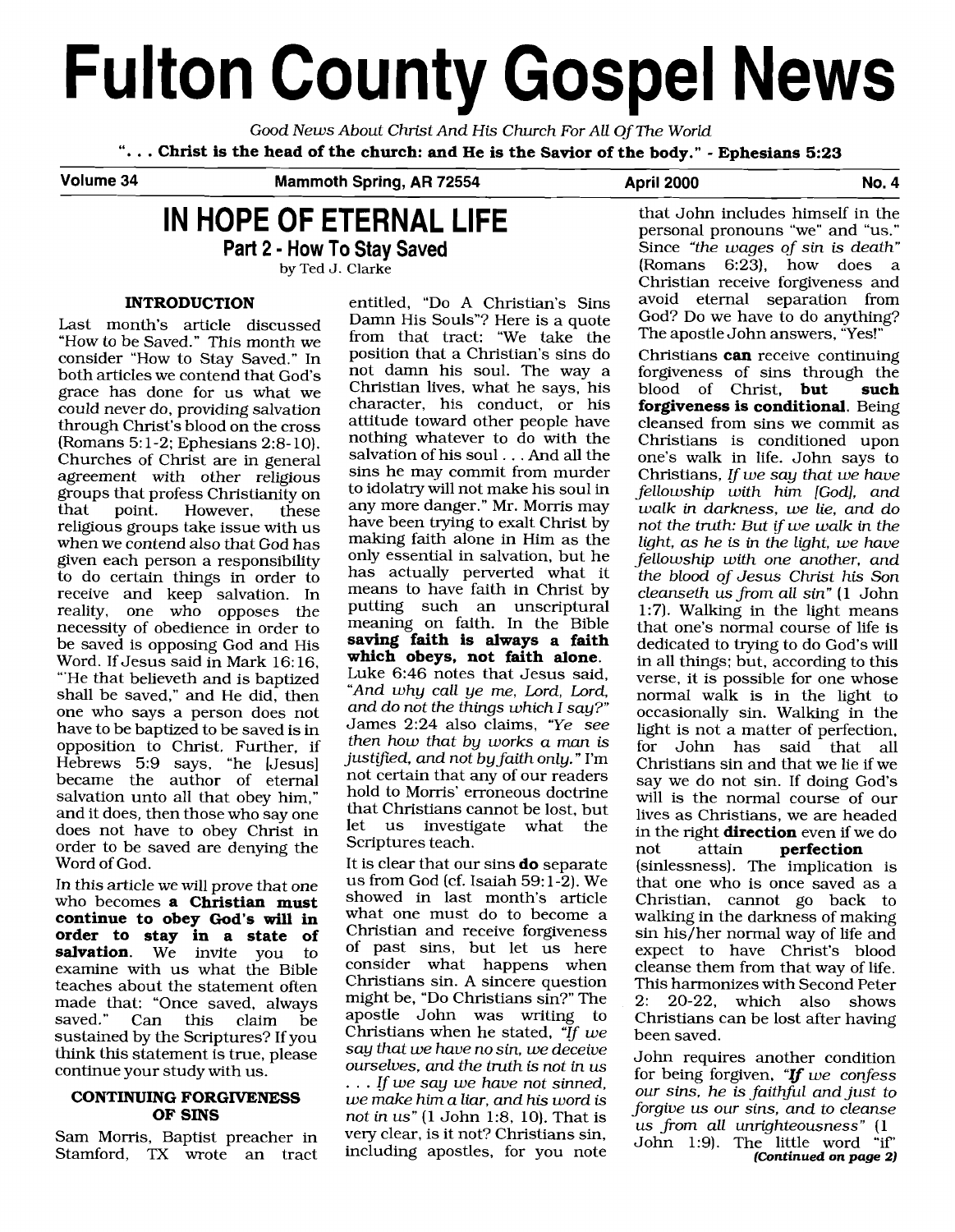#### **FULTON COUNTY GOSPEL NEWS USPS Publication #211780**

. . is a Periodical publication issued monthly by the Church of Christ at Third and Bethel (P.O. Box 251). Mammoth Spring, **AR** 72554-0251. **POSTMASTER: Please mail all changes of address to the above address.** 

**FCGN** is mailed free of charge to any who care to receive it. We will be happy to add any names to the regular mailing list. If you send in a name we<br>must have a complete address must have a complete address,<br>including number and street name, or R.R. or HCR number, plus box number, or a P.O. Box number and the NINE DIGIT **ZIP** CODE. This paper is supported by voluntary contributions for which we are grateful. Financial information will be furnished upon request. **Mail all address corrections or manuscripts to:** 

#### **FULTON COUNTY GOSPEL NEWS P.O. Box 251**  Mammoth **Spring, AR 72554**

expresses a condition. One must "confess [his/her] sins" in order to be forgiven and cleansed. What "if" one does **not** do so? Will you say that God will forgive sins that Christians will not confess when His Word makes confession a condition of forgiveness? Some have the audacity to add to or subtract from God's Word, but they will pay a heavy penalty for it  $(cf.$  Revelation  $22:18-19$ . These matters alone are enough to prove that one who becomes a true New Testament Christian can so sin as to be finally lost, if he/she is unwilling to meet the conditions God sets for continuing cleansing.

#### **BIBLICAL PROOF THAT "ONCE SAVED" DOES NOT MEAN "ALWAYS** SAVED"

Despite Mr. Morris' claims that "a Christian's sins do not damn his soul," there is proof in Scripture that the opposite is true, that a Christian can commit sin which, if not forgiven, will condemn his/her soul. In Acts 8: 5-24 there is absolute proof that a Christian can so sin as to be lost. Philip, the evangelist (cf. Acts 6:5, 21:8), had gone to Samaria and "preached Christ unto them" (8:5). Among those who heard Philip and saw

the miracles he performed was man named Simon, who practiced sorcery and had deceived the people of Samaria into thinking that he had "the great power of God" (verses 6-11). *"But when they*<br> **Samaritans Samaritans Samaritans Samaritans Samaritans C** [Samaritans] *believed Philip preaching the things concerning the kingdom of God, and the name of Jesus Christ, they were baptized, both men and women. Then Simon himself believed also: and when he was baptized, he continued with Philip, and wondered, beholding the miracles and* **signs** *which were done"* (verses 12-13). Luke, who wrote the book of Acts as well as his gospel account, clearly states, "Simon himself believed [and] was baptized." Jesus had said, *"He that believeth and is baptized shall be saved"* (Mark 16: 16). It will do no good to say Simon was never truly saved, for the inspired writer Luke said, "Simon himself believed **also"** (Acts 8:13). What does the "also" mean, if it does not mean that Simon believed just like the other Samaritans? One cannot call into question the genuineness of<br>Simon's faith without "also" Simon's faith without calling into question the faith of the other Samaritans! Scripture says Simon was a believer as much as any other Samaritan who believed and was baptized.

The account continues by telling of the coming of the apostles Peter and John, who came to Samaria to impart miraculous spiritual gifts to the Samaritan believers (cf. 1 Corinthians 12:4-12). While Philip could perform miracles, because he had received that power from the apostles laying hands on him  $(Acts 6:5-6), he could not pass on$ that power to another. Only the apostles could do this (Acts 8:14-17). "And *when Simon saw that through laying on of the apostles' hands the Holy Spirit was given, he ofered them money, Saying, Give* **me** *also this power, that on whomsoever* **1** *lay hands, he may receive the Holy Spirit"*  (Acts 8:18-19). The apostle Peter's response shows the serious nature of Simon's sin and what he was to do about it, but Peter never stated or implied that Simon was never saved to begin with. Peter said, *'Thy money perish with thee,* 

*because thou hast thought that the gift of God may be purchased with money. Thou has neither part nor lot in this matter: for thy heart is not right with God"* [verses 20-21). Luke recorded that Simon was saved, but he also records Simon's fall from God's grace by his sinful greed. At the point of Simon's sin his heart was not right with God.When Peter said to Simon, a Christian, 'Thy money **perish** with thee," he taught clearly that a Christian can so sin as to be lost!

The sincerity of Simon's faith is seen in his reply to Peter's teaching as to what he had to do to be forgiven of this sin. Peter told Simon, *"Repent therefore of this thy wickedness, and pray God, perhaps the thought of thy heart may be forgiven thee. For I perceive that thou art in the gall of bitterness, and in the bond of iniquity. Then answered Simon, and said Pray ye to the Lord for me, that none of these things which ye have spoken come upon me"*  (verses 22-24). Peter did not tell Simon that he had never been saved, but that his lust for power had moved him to commit sin, the likes of which would cause him to "perish" if he did not repent and pray for God to forgive him. Simon was not told that his belief in Christ and his baptism were not genuine. He was treated as a Christian who sinned and would be lost if he did not repent and pray for forgiveness. This is precisely in line with what we previously learned from First John 1:7-10. God will forgive the sins of a Christian through the blood of Christ, **if** we confess them. Such a confession, according to Acts 8: includes repentance and prayer to God as conditions Christians must meet in order to receive continuing forgiveness and to stay in a saved condition. If you deny this, please answer this question, "Would Simon have "Would Simon have remained in a saved condition if he had refused to do what Peter told him to do?" You know he would have been lost. This account of Simon in Acts 8: 5-24 proves that "once saved" does **not** mean "always saved." The impossibility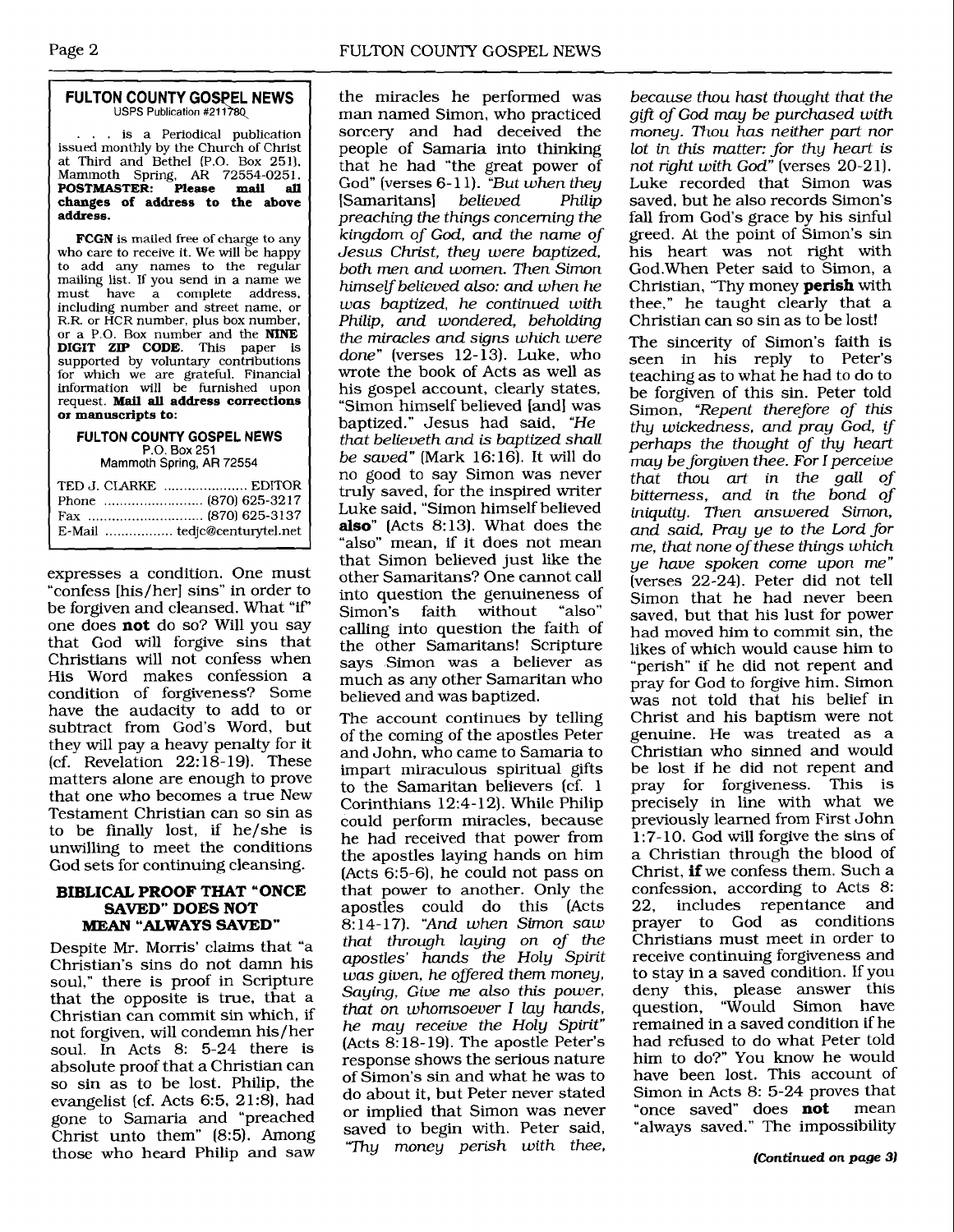of falling from God's saving grace is not taught in the Bible (cf. Galatians 5:4). How thankful we can be that even though we sin as<br>Christians. our loving and Christians. gracious God has made a way for us to receive forgiveness, **if** we comply with the conditions He sets forth.

#### **WORSHIP AND SERVICE TO GOD AND MAN**

The first converts to Christianity<br>
"continued stedfastly in the stedfastly in apostles' doctrine and fellowship, and in breaking of bread, and in *prayers*" (Acts  $2: 42$ ). Would they have needed to do this? Once they were saved, was there anything they needed to do to **stay** saved? We have already shown that staying saved required doing what God said in order to receive continuing forgiveness of sins, but what about worshipping God and serving our fellow man? Is that essential in order to remain saved? Indeed it is!

First, God seeks our worship and this must be done "in spirit and in truth" (John 4: 23-24). Worship to God must come from our hearts (spirit) and be according to the truth of God's Word (Matthew 15:8-9). This assembling together as the Lord's church to worship on the Lord's Day, the first day of<br>every week  $(Acts 20:7; 1)$ every week (Acts Corinthians  $16:1-2$ , is a matter we are warned not to "forsake"<br>
(Hebrews 10:25). These **Hebrews** assemblies consist of the Lord's<br>Supper, preaching, prayer, preaching, singing of psalms, hymns, and spiritual songs, and contributing financially to promote the Lord's<br>work (Acts  $2:42: 20:7: 1$ work (Acts 2:42; 20:7; 1<br>Corinthians 11:23-34; 16:1-2; Corinthians Ephesians 5: 19; Colossians 3: 16 et al.).

Second, God's grace through Christ requires that we live moral lives in harmony with the teaching of God's Word. Paul said, "denying ungodliness and worldly lusts, we should live soberly, righteously, and godly in this present world" (Titus  $2:11-12$ ). The apostle Paul also gave several lists of common sins from which Christians must abstain (Romans 1: 18-32; 1 Corinthians 6:9-11; Galatians 5:1921 et al.). Paul said, "they which do such things shall not inherit the kingdom of God" (Galatians 5:21; 1 Corinthians 6:9-10). The apostle also noted that while some of the Corinthian Christians had formerly practiced some of these sins  $\int$  and such were some of you"  $(1)$ Corinthians  $6:11$ ], they could no longer do so, for those who do are<br>considered "unrighteous" and "unrighteous" they "shall not inherit the kingdom of God" (verse 9). Paul's letters to<br>Christians and churches Christians and churches frequently warn them not to participate in sexual sins and other lusts of the flesh (Ephesians 5: 1-5; 1 Thessalonians 4: 1-8). Remember that Paul is writing to Christians, telling them to abstain from these sins, and he says, "For this ye know, that no [such person engaging in these sins] . . . hath any inheritance in the kingdom of God and Christ" (Ephesians 5:5). As an additional warning Paul told the Ephesian Christians, "Let no man deceive you with vain words; for because of these things cometh the wrath of God upon the children of disobedience" (verse 6). Do not let anyone teach you that Christians cannot so sin as to be finally lost! That is the Devil's lie (cf. Genesis 3:4).

Third, Jesus taught that we must love our neighbors as ourselves (Matthew 22:39). The last six of the Ten Commandments, dealing with Israel's relationships with others, are repeated in substance in the New Testament (Ephesians 6:2-3; 1 John 3:15; Galatians 5:19; Ephesians 4:25, 28; 5:2,5; Colossians 3:5). See also Romans 13:8-10. We owe it to our fellow man to teach him the truth of the<br>gospel of Christ (Matthew (Matthew 28: 19-20; Mark 16: 15- 16), and if we do not do it we will be lost (cf. Ezekiel 3: 17-21; 33:7-9). Jesus also taught that our final salvation will be affected by our<br>willingness to forgive others willingness to forgive others<br>(Matthew 6:14-15) and our  $(Mat$ hew willingness to assist those in need (Matthew 25: 31-46). The clear teaching of the New Testament is that if those claiming to be children of God do not nurture a loving relationship with and serve our fellow man, we will be lost

eternally.

Fourth, the Scriptures teach that the way one performs in his/her<br>role affects one's salvation. role affects one's salvation. Anyone who has the responsibility of providing for one's family and does not do so is said to have "denied the faith, and is worse than an infidel"  $(1$  Timothy 5:8). Wives, husbands, and children are given specific instructions as to their respective roles in the family (Ephesians 5:21-6:4). In a somewhat shorter version of Paul's teaching on this subject to another church, he warns, "But he that doeth wrong shall receive for the wrong which he hath done: and there is no respect of persons" (Colossians 3:25). These things **are written to Christians.** 

#### **CONCLUSION**

As we noted in the beginning of this article, all Christians sin, some more than others and some of us in different ways than others, but we all sin  $(1 \text{ John } 1:8, 10)$ . If we do not receive If we do not receive forgiveness for sins we commit as Christians, we will be lost, for sin brings spiritual death (Romans  $3:23$ ;  $6:23$ ). However, we have seen in this study that while it is **possible** for a Christian to so sin as to be lost eternally, such a fate is not **necessary.** 

The manner in which we can be cleansed of sins we commit (even though we are Christians) is to, "confess our sins" (1 John 1:9),<br>and "repent" of such sins, of such sins, meaning that we have a change of mind about committing those sins and change our lives accordingly to do what God's Word teaches (Acts 8:22). Repentance means either that we will quit doing what God has prohibited, or we will begin doing the good things God has commanded. Then, we will "pray to God" that our sins "may be forgiven" (Acts 8:22). Oh, what a loving God and great Savior we have! We can live in true hope of eternal life, both in becoming a Christian by being saved, and<br>staving saved by living as staying saved by Christians are taught in God's Word. Please contact us if we can assist you to have this **hope of eternal life.**